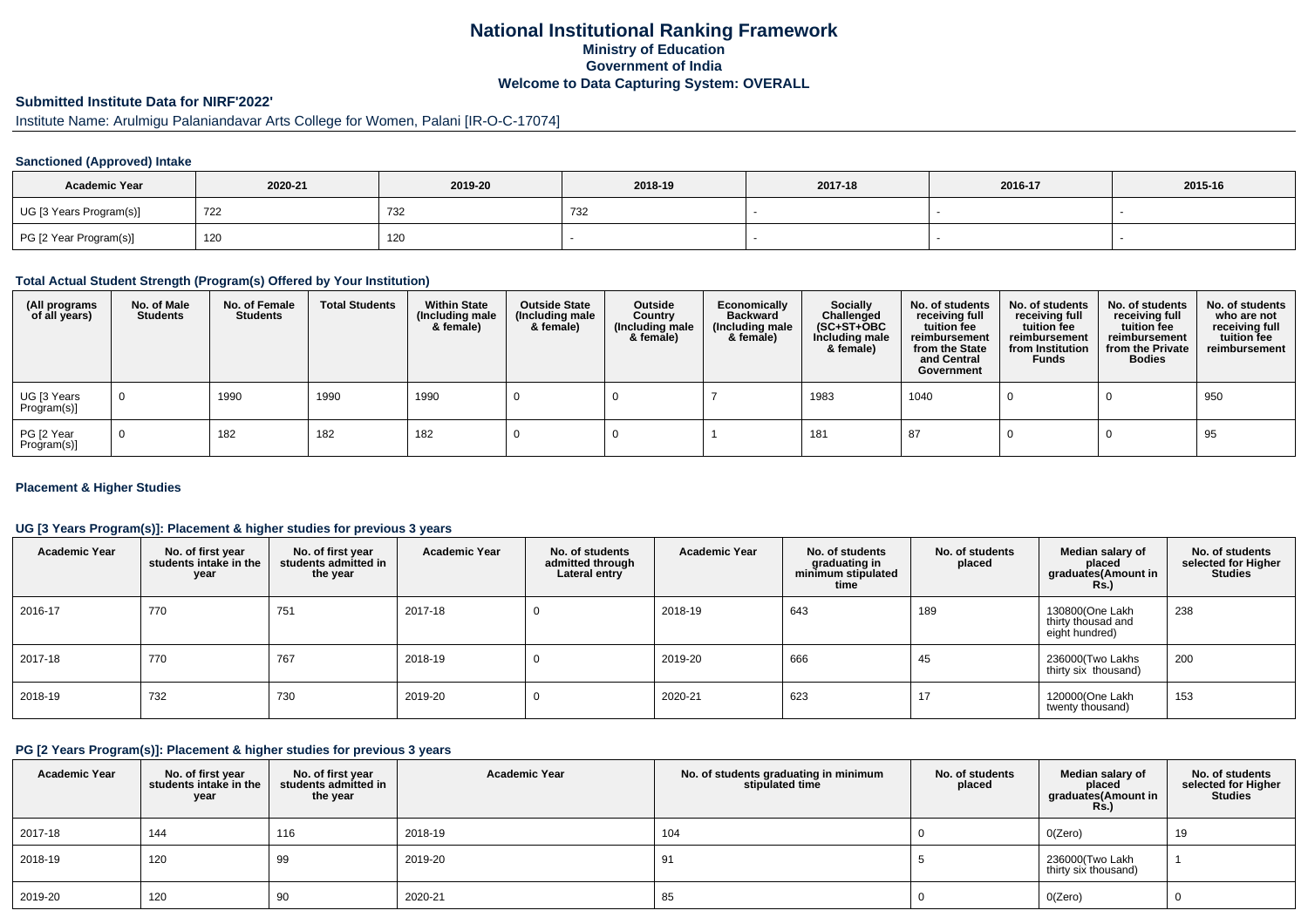#### **Ph.D Student Details**

| Ph.D (Student pursuing doctoral program till 2020-21 Students admitted in the academic year 2020-21 should not be entered here.) |                                                                                                                                  |                                                      |                       |  |  |
|----------------------------------------------------------------------------------------------------------------------------------|----------------------------------------------------------------------------------------------------------------------------------|------------------------------------------------------|-----------------------|--|--|
|                                                                                                                                  |                                                                                                                                  |                                                      | <b>Total Students</b> |  |  |
| Full Time                                                                                                                        |                                                                                                                                  |                                                      |                       |  |  |
| Part Time                                                                                                                        |                                                                                                                                  | 20                                                   |                       |  |  |
| No. of Ph.D students graduated (including Integrated Ph.D)                                                                       |                                                                                                                                  |                                                      |                       |  |  |
|                                                                                                                                  | 2020-21                                                                                                                          | 2019-20                                              | 2018-19               |  |  |
| Full Time                                                                                                                        | 0                                                                                                                                |                                                      |                       |  |  |
| Part Time                                                                                                                        | đ                                                                                                                                |                                                      |                       |  |  |
|                                                                                                                                  | PG (Student pursuing MD/MS/DNB program till 2020-21 Students admitted in the academic year 2021 - 22 should not be entered here) |                                                      |                       |  |  |
|                                                                                                                                  | Number of students pursuing PG (MD/MS/DNB) program                                                                               |                                                      | $\mathbf{0}$          |  |  |
|                                                                                                                                  |                                                                                                                                  | No. of students Graduating in PG (MD/MS/DNB) program |                       |  |  |
| 2020-21                                                                                                                          | 2019-20                                                                                                                          | 2018-19                                              |                       |  |  |
| 0                                                                                                                                |                                                                                                                                  |                                                      |                       |  |  |

## **Online Education**

| 1. Does all programs/courses were completed on time.                |                                                                                       | Yes                                                                                                                                                                                                                                                                                                                                                                                                                                                                                                                                                                                                                                                                                                                                                                                                                                                                                                                                                                                                                                                                                                                                                                                                                                                                                                                                                                                                                                                                                                                                                                                                                                                                                                                                                                                                                                                                                                                                                                                                                                                                                                                                                                                                                                                                                                                                                                                                                                                                                                                                                                                                                                                                                                                                                                                                                  |                                                                                                                                                                                                                                                                                                                                                                                                                                                                                                                                                                                                                                                                                                                                                                                                                                                      |  |
|---------------------------------------------------------------------|---------------------------------------------------------------------------------------|----------------------------------------------------------------------------------------------------------------------------------------------------------------------------------------------------------------------------------------------------------------------------------------------------------------------------------------------------------------------------------------------------------------------------------------------------------------------------------------------------------------------------------------------------------------------------------------------------------------------------------------------------------------------------------------------------------------------------------------------------------------------------------------------------------------------------------------------------------------------------------------------------------------------------------------------------------------------------------------------------------------------------------------------------------------------------------------------------------------------------------------------------------------------------------------------------------------------------------------------------------------------------------------------------------------------------------------------------------------------------------------------------------------------------------------------------------------------------------------------------------------------------------------------------------------------------------------------------------------------------------------------------------------------------------------------------------------------------------------------------------------------------------------------------------------------------------------------------------------------------------------------------------------------------------------------------------------------------------------------------------------------------------------------------------------------------------------------------------------------------------------------------------------------------------------------------------------------------------------------------------------------------------------------------------------------------------------------------------------------------------------------------------------------------------------------------------------------------------------------------------------------------------------------------------------------------------------------------------------------------------------------------------------------------------------------------------------------------------------------------------------------------------------------------------------------|------------------------------------------------------------------------------------------------------------------------------------------------------------------------------------------------------------------------------------------------------------------------------------------------------------------------------------------------------------------------------------------------------------------------------------------------------------------------------------------------------------------------------------------------------------------------------------------------------------------------------------------------------------------------------------------------------------------------------------------------------------------------------------------------------------------------------------------------------|--|
| 2. Measures taken to complete the syllabus of courses and programs. |                                                                                       | When the pandemic situation and lockdown started, the educational institutions didn't expect it to be widespread and long lasting.<br>digital platforms. Integration of information technology in education was accelerated in Arulmigu Palaniandavar Arts College for<br>Women. The new norm involves the teacher reciting the same lecture to the same students, just miles away from each other, with<br>only a thin string of internet, making it possible for them to be connected so intimately even from afar. There were, however,<br>through online mode. Recording option supported the slow learners and students who missed the class to listen again to the<br>lectures. Students were well acquainted with the online tools like Google classroom, Zoom, Weber, telegraphic link, what's app,<br>you tube etc., Flexible schedules were prepared, and teaching learning made ease by repeated demonstration online learning<br>was made convenient for the students. They were very flexible thereafter. The Heads of the Department and the class tutors<br>made initiative to bring the students under the online mode of teaching. The course materials were posted in google classroom.<br>Almost care has been taken to maintain efficacy of quality teaching learning, interaction and communication amongst the students<br>and faculty members. The opinion of various stakeholders was also considered during the online teaching. Satisfactory level of<br>the students checked continuously regarding their understanding, receiving course materials and so on. Faculty members got<br>familiarized with online teaching tools offering significant benefits such as recording classes, sharing voice and text messages,<br>of many teachings learning tools to make online education more effective. The role of teacher's students and parents during<br>online education are equally important. Prior to initiate online teaching teachers train themselves the delivery content, which gives<br>clarity in communication and helps to impart innovative techniques. Internet connectivity in rural areas were considered while<br>delivering the course content and lecture. The teachers will be properly prepared and trained to use ICT and electronic teaching<br>resources. The course materials were made available to students before conducting online sess<br>those contents prior to attending the online session. In online session, faculty hold a discussion session on the topic of<br>uploaded/delivered course materials, thus maintaining interactive session. The institution implements suitable strategies to<br>encourage the completion of Projects & Dissertations by the UG and PG students. Evaluation was also conducted through online<br>mode effectively. | so online education were not immediately sought. The Pandemic situation has resulted in shut down of colleges and students<br>were out of classes. When our Institution authorities realized that the Covid-19 pandemic was not v<br>prolonged delaying of learning was affecting the blooming graduates, online medium of education were desperately switched to.<br>As a result, education has changed dramatically with the distinctive rise of e learning, whereby<br>challenges to overcome. Initially there was some struggle among some students without reliable internet access and technological<br>struggle to participate in digital learning. Faculty member of the college were given separat<br>software's available for recording and editing audios, tools for creating online audio assignments. The institution as whole is aware |  |
| 3. The period of delay in completion of syllabus (in months).       |                                                                                       |                                                                                                                                                                                                                                                                                                                                                                                                                                                                                                                                                                                                                                                                                                                                                                                                                                                                                                                                                                                                                                                                                                                                                                                                                                                                                                                                                                                                                                                                                                                                                                                                                                                                                                                                                                                                                                                                                                                                                                                                                                                                                                                                                                                                                                                                                                                                                                                                                                                                                                                                                                                                                                                                                                                                                                                                                      |                                                                                                                                                                                                                                                                                                                                                                                                                                                                                                                                                                                                                                                                                                                                                                                                                                                      |  |
| 4. The period of delay in conducting exams (in months).             |                                                                                       |                                                                                                                                                                                                                                                                                                                                                                                                                                                                                                                                                                                                                                                                                                                                                                                                                                                                                                                                                                                                                                                                                                                                                                                                                                                                                                                                                                                                                                                                                                                                                                                                                                                                                                                                                                                                                                                                                                                                                                                                                                                                                                                                                                                                                                                                                                                                                                                                                                                                                                                                                                                                                                                                                                                                                                                                                      |                                                                                                                                                                                                                                                                                                                                                                                                                                                                                                                                                                                                                                                                                                                                                                                                                                                      |  |
| <b>Portal Name</b>                                                  | No. of students offered online courses which have credit<br>transferred to transcript | Total no, of online courses which have credit transferred<br>to the transcript                                                                                                                                                                                                                                                                                                                                                                                                                                                                                                                                                                                                                                                                                                                                                                                                                                                                                                                                                                                                                                                                                                                                                                                                                                                                                                                                                                                                                                                                                                                                                                                                                                                                                                                                                                                                                                                                                                                                                                                                                                                                                                                                                                                                                                                                                                                                                                                                                                                                                                                                                                                                                                                                                                                                       | Total no. of credits transferred to transcript                                                                                                                                                                                                                                                                                                                                                                                                                                                                                                                                                                                                                                                                                                                                                                                                       |  |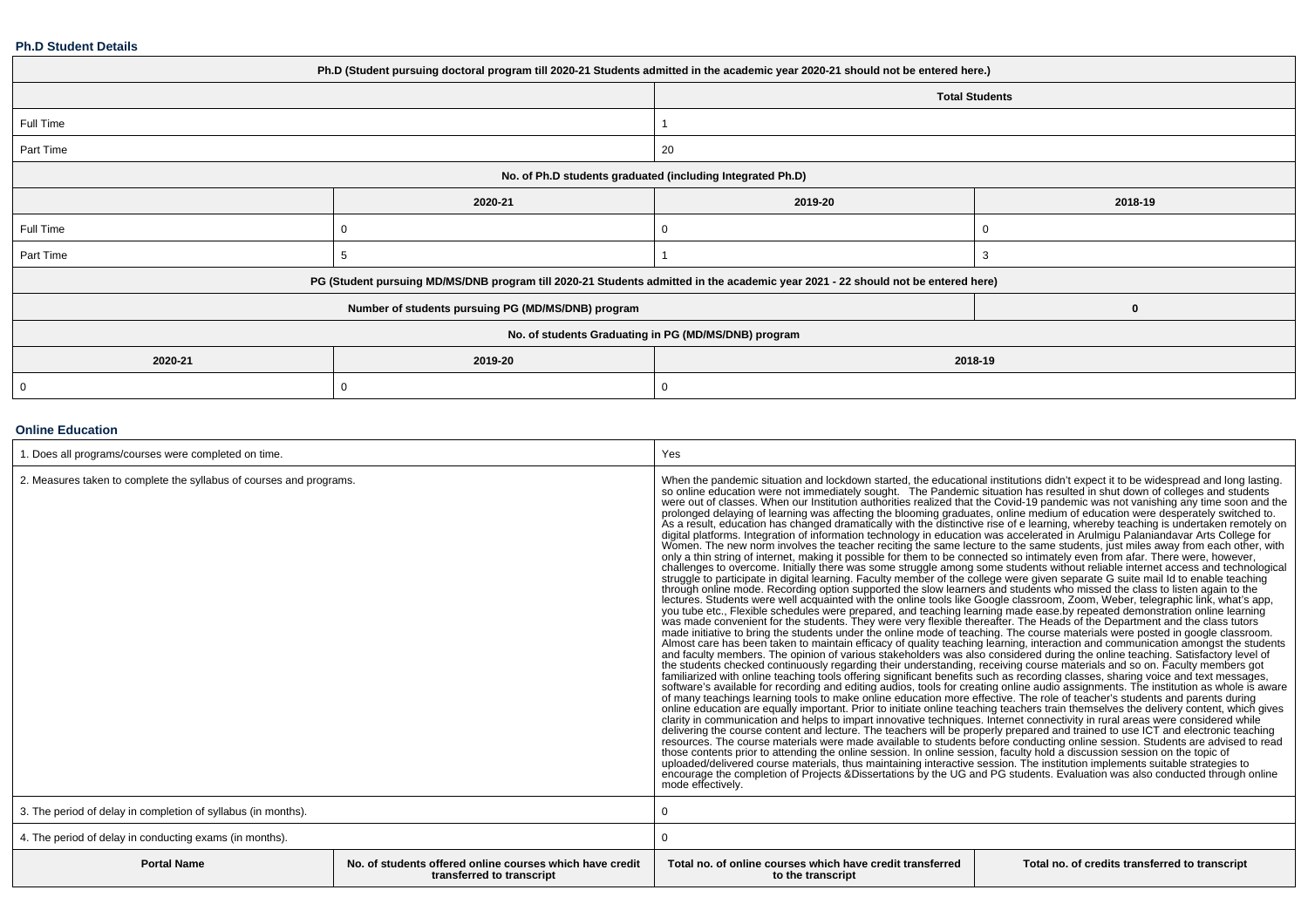| I Swavam                                                                                        |  |  |
|-------------------------------------------------------------------------------------------------|--|--|
| 5. No. of courses developed and available online on Swayam platform by your institution faculty |  |  |

## **Financial Resources: Utilised Amount for the Capital expenditure for previous 3 years**

| <b>Academic Year</b>                                                                                 | 2020-21                                                                   | 2019-20                                                      | 2018-19                                                                       |  |  |  |  |  |
|------------------------------------------------------------------------------------------------------|---------------------------------------------------------------------------|--------------------------------------------------------------|-------------------------------------------------------------------------------|--|--|--|--|--|
| <b>Utilised Amount</b>                                                                               |                                                                           | <b>Utilised Amount</b>                                       | <b>Utilised Amount</b>                                                        |  |  |  |  |  |
| Annual Capital Expenditure on Academic Activities and Resources (excluding expenditure on buildings) |                                                                           |                                                              |                                                                               |  |  |  |  |  |
| Library                                                                                              | 41127 (Forty one thousand one hundred and twenty seven)                   | 44236 (Forty four thousand two hundred and thirty six)       | 44308 (Forty four thousand three hundred and eight)                           |  |  |  |  |  |
| New Equipment for Laboratories                                                                       | 4627680 (Forty six lakhs twenty seven thousand six hundred<br>and eighty) | 113320 (One lakh thirteen thousand three hundred and twenty) | 4639681 (Forty six lakhs thirty nine thousand six hundred and<br>eighty one)  |  |  |  |  |  |
| <b>Engineering Workshops</b>                                                                         | $0$ (zero)                                                                | $0$ (zero)                                                   | $0$ (zero)                                                                    |  |  |  |  |  |
| Other expenditure on creation of Capital Assets (excluding<br>expenditure on Land and Building)      | 49560 (Forty nine thousand five hundred and sixty)                        | 1600000 (sixteen lakhs)                                      | 1784751 (Seventeen lakhs eighty four thousand seven<br>hundred and fifty one) |  |  |  |  |  |

## **Financial Resources: Utilised Amount for the Operational expenditure for previous 3 years**

| <b>Academic Year</b>                                                                                                                                                                            | 2020-21                                                                         | 2019-20                                                                                       | 2018-19                                                                                       |  |  |  |  |
|-------------------------------------------------------------------------------------------------------------------------------------------------------------------------------------------------|---------------------------------------------------------------------------------|-----------------------------------------------------------------------------------------------|-----------------------------------------------------------------------------------------------|--|--|--|--|
|                                                                                                                                                                                                 | <b>Utilised Amount</b>                                                          | <b>Utilised Amount</b>                                                                        | <b>Utilised Amount</b>                                                                        |  |  |  |  |
| <b>Annual Operational Expenditure</b>                                                                                                                                                           |                                                                                 |                                                                                               |                                                                                               |  |  |  |  |
| Salaries (Teaching and Non Teaching staff)                                                                                                                                                      | 56193095 (Five crores sixty one lakhs ninety three thousand<br>and ninety five) | 43688392 (Four crores thirty six lakhs eighty eight thousand<br>three hundred and ninety two) | 56884939 (Five crores sixty eight lakhs eighty four thousand<br>nine hundred and thirty nine) |  |  |  |  |
| Maintenance of Academic Infrastructure or consumables and<br>other running expenditures (excluding maintenance of hostels<br>and allied services, rent of the building, depreciation cost, etc) | 997825 (Nine lakhs ninety seven thousand eight hundred and<br>twenty five)      | 450000 (Four lakhs and fifty thousand)                                                        | 10258250 (One crore two lakhs fifty eight thousand two<br>hundred and fifty)                  |  |  |  |  |
| Seminars/Conferences/Workshops                                                                                                                                                                  | 0 (zero)                                                                        | 170000 (One Lakh seventy thousand)                                                            | 75000 (Seventy five thousand)                                                                 |  |  |  |  |

#### **IPR**

| Calendar year            | 2020 | 2019 | 2018 |
|--------------------------|------|------|------|
| No. of Patents Published |      |      |      |
| No. of Patents Granted   |      |      |      |

## **Sponsored Research Details**

| <b>Financial Year</b>                    | 2020-21             | 2019-20                         | 2018-19 |
|------------------------------------------|---------------------|---------------------------------|---------|
| Total no. of Sponsored Projects          |                     |                                 |         |
| Total no. of Funding Agencies            |                     |                                 |         |
| Total Amount Received (Amount in Rupees) | 55000               | 8500                            |         |
| Amount Received in Words                 | Fifty Five Thousand | Eight Thousand and Five Hundred | Zero    |

## **Consultancy Project Details**

| <b>Financial Year</b><br><b>Contract Contract Contract</b> | 2020-21 | 2019-20 | 2018-19 |
|------------------------------------------------------------|---------|---------|---------|
|------------------------------------------------------------|---------|---------|---------|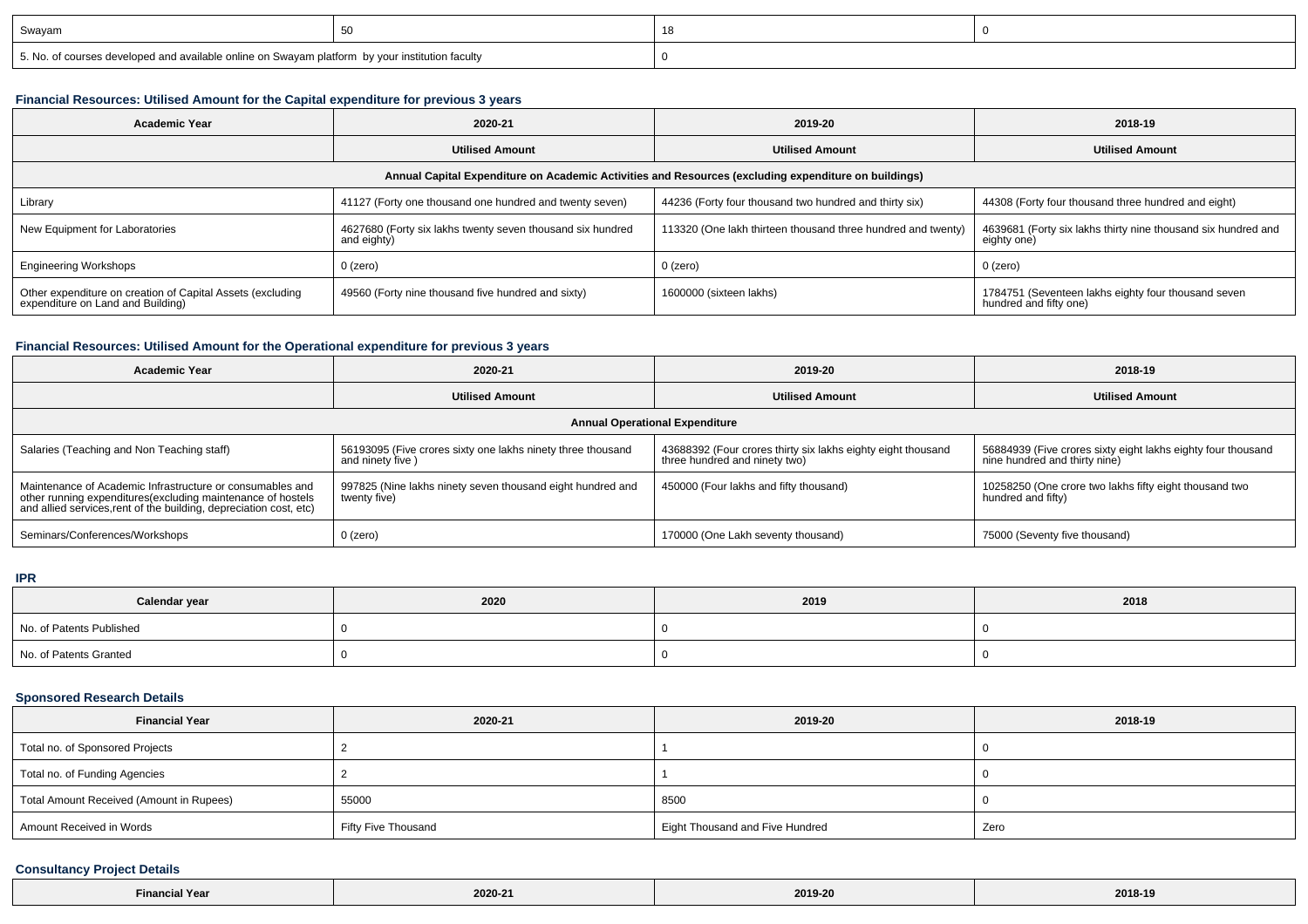| Total no. of Consultancy Projects        |      |      |      |
|------------------------------------------|------|------|------|
| Total no. of Client Organizations        |      |      |      |
| Total Amount Received (Amount in Rupees) |      |      |      |
| Amount Received in Words                 | Zero | Zero | Zero |

## **Executive Development Program/Management Development Programs**

| <b>Financial Year</b>                                                              | 2020-21 | 2019-20 | 2018-19 |
|------------------------------------------------------------------------------------|---------|---------|---------|
| Total no. of Executive Development Programs/ Management<br>Development Programs    |         |         |         |
| Total no. of Participants                                                          |         | 16      |         |
| Total Annual Earnings (Amount in Rupees)(Excluding Lodging  <br>& Boarding Charges |         |         |         |
| Total Annual Earnings in Words                                                     | zero    | zero    | zero    |

## **PCS Facilities: Facilities of physically challenged students**

| 1. Do your institution buildings have Lifts/Ramps?                                                                                                         | Yes, more than 80% of the buildings |
|------------------------------------------------------------------------------------------------------------------------------------------------------------|-------------------------------------|
| 2. Do your institution have provision for walking aids, including wheelchairs and transportation from one building to another for<br>handicapped students? | Yes                                 |
| 3. Do your institution buildings have specially designed toilets for handicapped students?                                                                 | Yes, more than 80% of the buildings |

## **Accreditation**

#### **NBA Accreditation**

| 1. Does your institute have a valid NBA Accreditation? | <b>NC</b> |
|--------------------------------------------------------|-----------|
|--------------------------------------------------------|-----------|

#### **NAAC Accreditation**

| 1. Does your institute have a valid NAAC Accreditation? |            | <b>YES</b> |             |  |  |
|---------------------------------------------------------|------------|------------|-------------|--|--|
| Valid from                                              |            | Valid upto | <b>CGPA</b> |  |  |
| 02-11-2018                                              | 01-11-2023 |            | 2.85        |  |  |

## **Faculty Details**

| Srno | Name                | Age | Designation                | Gender | Qualification | Experience (In<br><b>Months</b> ) | <b>Currently working</b><br>with institution? | <b>Joining Date</b> | <b>Leaving Date</b> | <b>Association type</b> |
|------|---------------------|-----|----------------------------|--------|---------------|-----------------------------------|-----------------------------------------------|---------------------|---------------------|-------------------------|
|      | A GNANASEKARAN      | 59  | Assistant Professor        | Male   | Ph.D          | 25                                | Yes                                           | 17-06-2019          | $\sim$              | Regular                 |
| 2    | A MENAHA DEVI       | 40  | <b>Assistant Professor</b> | Female | M. Phil       | 149                               | Yes                                           | 31-01-2009          | $- -$               | Regular                 |
| 3    | A SANTHI            | 57  | Associate Professor        | Female | M. Phil       | 294                               | Yes                                           | 10-01-1997          | $- -$               | Regular                 |
| 4    | <b>UMAMAHESWARI</b> | 35  | <b>Assistant Professor</b> | Female | M. Phil       | 33                                | Yes                                           | 26-10-2018          | $- -$               | Adhoc / Contractual     |
| 5    | C ARUNA             | 38  | <b>Assistant Professor</b> | Female | M. Phil       | 144                               | Yes                                           | 04-08-2009          | $- -$               | Regular                 |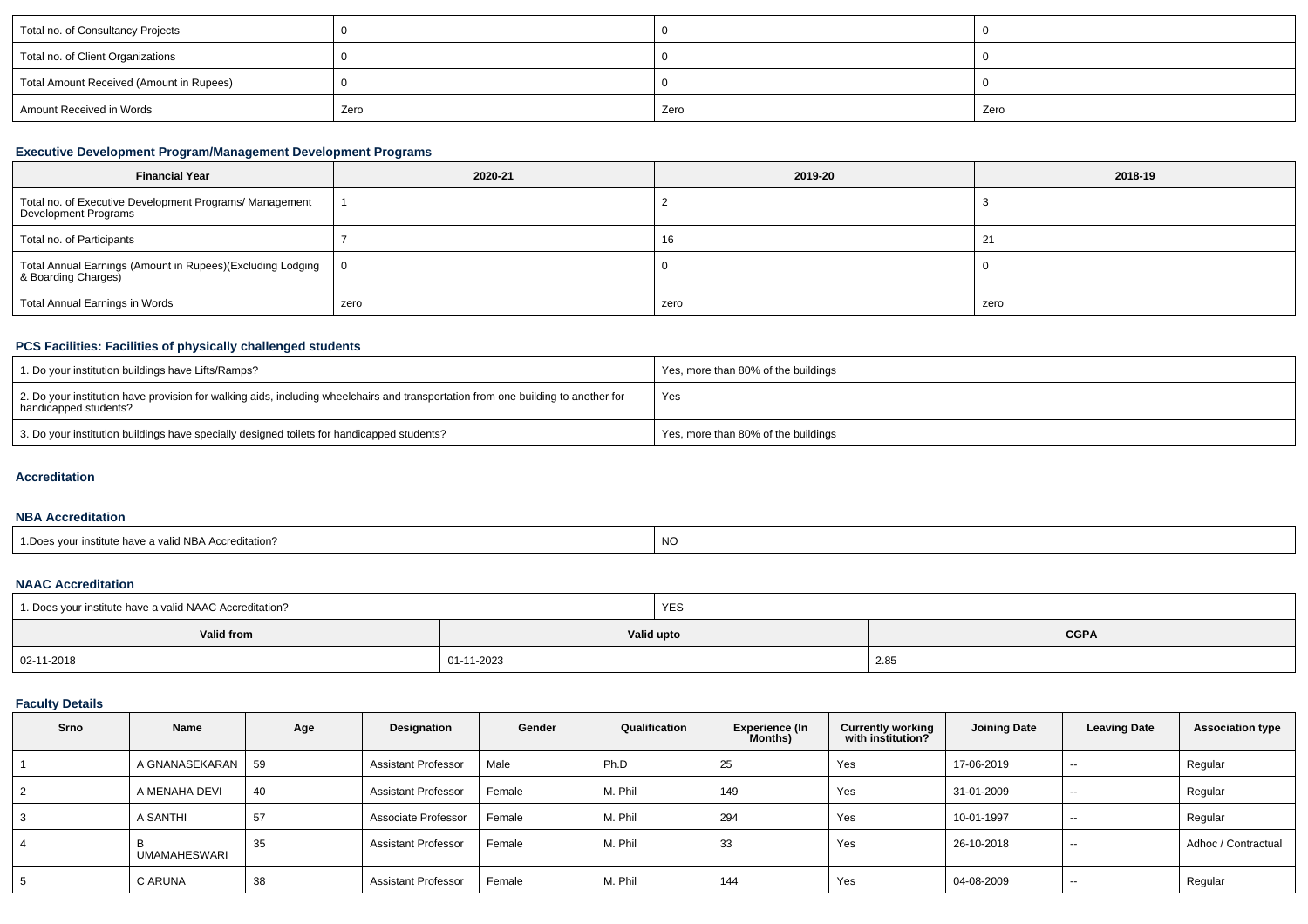| 6              | C AVANYA                 | 32 | <b>Assistant Professor</b> | Female | M. Phil | 56  | Yes | 18-10-2016 | $\sim$                   | Adhoc / Contractual |
|----------------|--------------------------|----|----------------------------|--------|---------|-----|-----|------------|--------------------------|---------------------|
| $\overline{7}$ | C JEYABHARATHI           | 44 | <b>Assistant Professor</b> | Female | Ph.D    | 235 | No  | 20-06-2001 | 30-12-2020               | Regular             |
| 8              | C NAVAMANI               | 38 | <b>Assistant Professor</b> | Female | M. Phil | 35  | Yes | 23-07-2018 | $\overline{\phantom{a}}$ | Adhoc / Contractual |
| 9              | C PRIYA                  | 40 | <b>Assistant Professor</b> | Female | Ph.D    | 78  | Yes | 14-01-2015 | $\sim$                   | Regular             |
| 10             | C SELVI                  | 48 | <b>Assistant Professor</b> | Female | Ph.D    | 24  | Yes | 17-07-2019 | $\sim$                   | Adhoc / Contractual |
| 11             | C<br>SIVAGAMISUNDAR      | 40 | <b>Assistant Professor</b> | Female | M. Phil | 186 | No  | 01-07-2005 | 30-12-2020               | Regular             |
| 12             | C SIVARANJANI            | 29 | <b>Assistant Professor</b> | Female | M. Phil | 62  | No  | 02-12-2015 | 01-02-2021               | Adhoc / Contractual |
| 13             | <b>C VASUKI</b>          | 56 | Associate Professor        | Female | Ph.D    | 294 | Yes | 11-01-1997 |                          | Regular             |
| 14             | D JEYAKKODI              | 39 | <b>Assistant Professor</b> | Female | Ph.D    | 180 | Yes | 11-08-2006 | $\sim$                   | Regular             |
| 15             | E MANIMEGALAI            | 31 | <b>Assistant Professor</b> | Female | M. Phil | 73  | Yes | 22-06-2015 | $\sim$                   | Adhoc / Contractual |
| 16             | E RAJESWARI              | 36 | <b>Assistant Professor</b> | Female | Ph.D    | 24  | Yes | 24-07-2019 | $\sim$                   | Adhoc / Contractual |
| 17             | E SHARMILA               | 39 | <b>Assistant Professor</b> | Female | Ph.D    | 24  | Yes | 22-07-2019 | $\sim$                   | Adhoc / Contractual |
| 18             | <b>G SHANTHA</b>         | 44 | <b>Assistant Professor</b> | Female | M. Phil | 78  | Yes | 14-01-2015 | $\sim$                   | Regular             |
| 19             | J SANGEETHA              | 30 | <b>Assistant Professor</b> | Female | M. Phil | 20  | Yes | 11-12-2019 | $\sim$                   | Adhoc / Contractual |
| 20             | K ANITHA                 | 43 | <b>Assistant Professor</b> | Female | Ph.D    | 150 | Yes | 02-02-2009 | $\sim$                   | Regular             |
| 21             | K KUNGUMARAJ             | 49 | <b>Assistant Professor</b> | Male   | Ph.D    | 252 | Yes | 01-08-2000 | $\sim$                   | Regular             |
| 22             | K MAHESWARI              | 45 | <b>Assistant Professor</b> | Female | Ph.D    | 149 | Yes | 31-01-2009 | $\overline{\phantom{a}}$ | Regular             |
| 23             | K MEENA                  | 45 | <b>Assistant Professor</b> | Female | Ph.D    | 149 | Yes | 02-02-2009 | $\sim$                   | Regular             |
| 24             | K MUTHUMANI              | 31 | <b>Assistant Professor</b> | Female | M. Phil | 72  | Yes | 13-07-2015 | $\sim$                   | Adhoc / Contractual |
| 25             | K P SASIKALA             | 31 | <b>Assistant Professor</b> | Female | M. Phil | 20  | Yes | 11-12-2019 | $\overline{\phantom{a}}$ | Adhoc / Contractual |
| 26             | <b>K PARISATHAM</b>      | 41 | <b>Assistant Professor</b> | Female | Ph.D    | 24  | Yes | 24-07-2019 | $\sim$                   | Adhoc / Contractual |
| 27             | <b>K RAJESWARI</b>       | 38 | <b>Assistant Professor</b> | Female | Ph.D    | 24  | Yes | 26-07-2019 | $\sim$                   | Adhoc / Contractual |
| 28             | K SATHYA                 | 28 | <b>Assistant Professor</b> | Female | M. Phil | 42  | Yes | 20-01-2018 | $\sim$                   | Adhoc / Contractual |
| 29             | K THIRUMAGAL             | 58 | <b>Assistant Professor</b> | Female | Ph.D    | 78  | Yes | 14-01-2015 | $\sim$                   | Regular             |
| 30             | <b>UMAMAHESWARI</b>      | 43 | <b>Assistant Professor</b> | Female | M. Phil | 135 | Yes | 18-08-2010 | $\sim$                   | Regular             |
| 31             | L KARTHIYAYINI           | 32 | <b>Assistant Professor</b> | Female | M. Phil | 94  | Yes | 12-09-2012 | $\sim$                   | Adhoc / Contractual |
| 32             | M GEETHA                 | 30 | <b>Assistant Professor</b> | Female | M. Phil | 41  | Yes | 20-01-2018 | $\overline{\phantom{a}}$ | Adhoc / Contractual |
| 33             | M LATHASANTHI            | 55 | <b>Assistant Professor</b> | Female | M. Phil | 150 | Yes | 31-01-2009 | $\overline{\phantom{a}}$ | Regular             |
| 34             | M MANIMEGALAI            | 39 | <b>Assistant Professor</b> | Female | M. Phil | 147 | Yes | 04-08-2009 | $\sim$                   | Regular             |
| 35             | M MUTHU<br>VIJAYALAKSHMI | 54 | <b>Assistant Professor</b> | Female | Ph.D    | 149 | Yes | 02-02-2009 | $\sim$                   | Regular             |
| 36             | M S<br>MUTHULAKSHMI      | 56 | Associate Professor        | Female | M.Sc.   | 361 | Yes | 26-06-1991 | $\overline{\phantom{a}}$ | Regular             |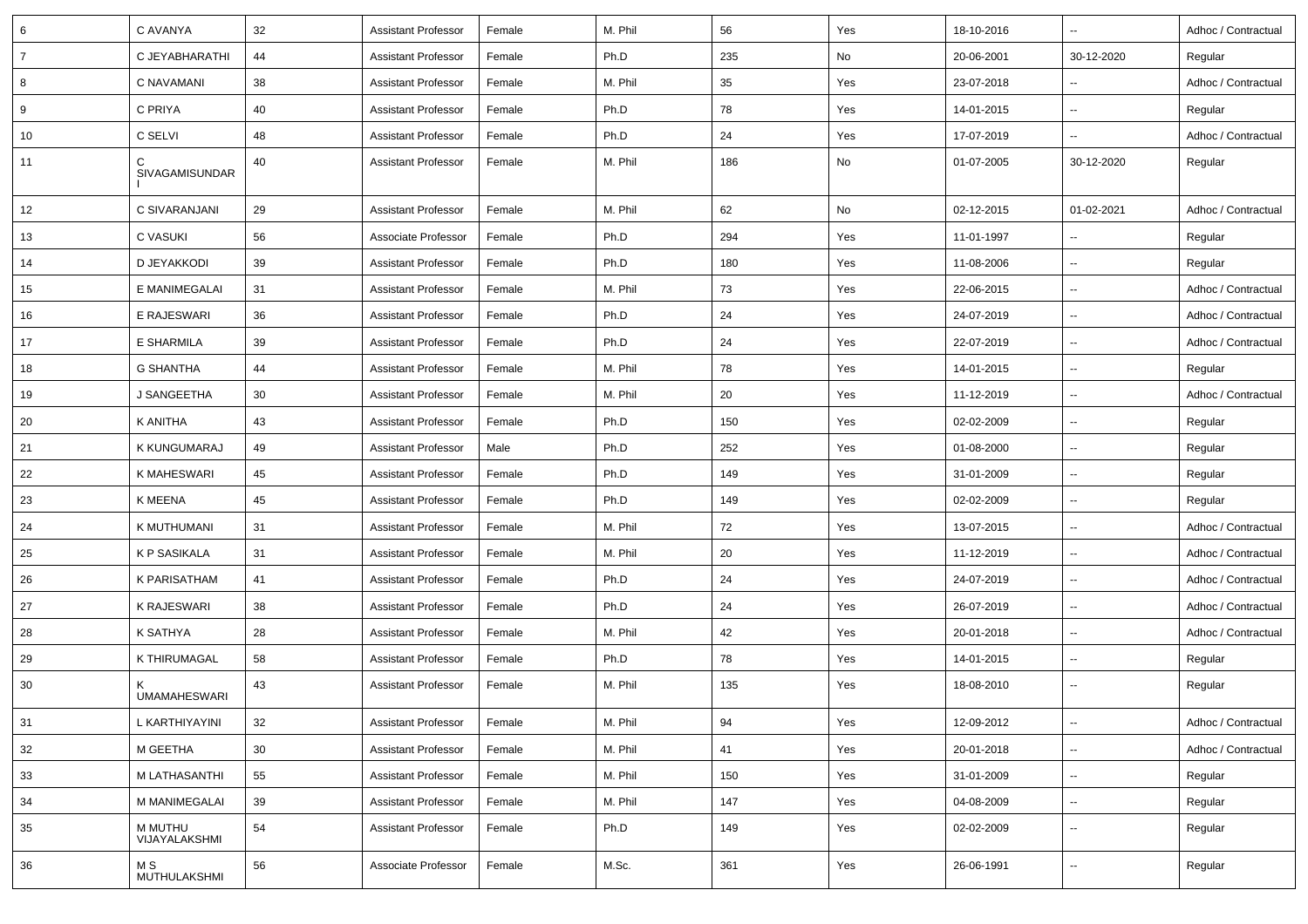| 37 | <b>M SABITHA</b>            | 34 | <b>Assistant Professor</b>                          | Female | M. Phil | 24  | Yes | 22-07-2019 | $\sim$                   | Adhoc / Contractual |
|----|-----------------------------|----|-----------------------------------------------------|--------|---------|-----|-----|------------|--------------------------|---------------------|
| 38 | M SENTHAMIL<br><b>SELVI</b> | 44 | <b>Assistant Professor</b>                          | Female | Ph.D    | 149 | Yes | 31-01-2009 | $\overline{\phantom{a}}$ | Regular             |
| 39 | <b>M THANGAM</b>            | 38 | <b>Assistant Professor</b>                          | Female | Ph.D    | 78  | Yes | 14-01-2015 | $\overline{\phantom{a}}$ | Regular             |
| 40 | MOHANASUNDARI               | 43 | <b>Assistant Professor</b>                          | Female | Ph.D    | 23  | Yes | 01-08-2019 | $\sim$                   | Adhoc / Contractual |
| 41 | N LAKSHMI                   | 41 | <b>Assistant Professor</b>                          | Female | Ph.D    | 78  | Yes | 19-01-2015 | $\sim$                   | Regular             |
| 42 | N MAHALAKSHMI               | 41 | <b>Assistant Professor</b>                          | Female | Ph.D    | 206 | Yes | 21-05-2004 | $\sim$                   | Regular             |
| 43 | N NAGAPUSHPAM               | 30 | <b>Assistant Professor</b>                          | Female | M. Phil | 55  | Yes | 14-12-2016 | $\sim$                   | Adhoc / Contractual |
| 44 | N PARIMALADEVI              | 34 | <b>Assistant Professor</b>                          | Female | Ph.D    | 36  | Yes | 02-07-2018 | $\overline{\phantom{a}}$ | Adhoc / Contractual |
| 45 | N PUVANESWARI               | 55 | Dean / Principal /<br>Director / Vice<br>Chancellor | Female | Ph.D    | 376 | Yes | 01-03-1990 | $\overline{\phantom{a}}$ | Regular             |
| 46 | N SUMITHRA DEVI             | 46 | <b>Assistant Professor</b>                          | Female | Ph.D    | 78  | Yes | 14-01-2015 | $\overline{\phantom{a}}$ | Regular             |
| 47 | P ARUNADEVI                 | 29 | Assistant Professor                                 | Female | M. Phil | 20  | Yes | 11-12-2019 | $\overline{\phantom{a}}$ | Adhoc / Contractual |
| 48 | P GNANA<br><b>SOUNDHARI</b> | 38 | <b>Assistant Professor</b>                          | Female | Ph.D    | 180 | Yes | 10-07-2006 | $\sim$                   | Adhoc / Contractual |
| 49 | P JAYASELVI                 | 38 | <b>Assistant Professor</b>                          | Female | M. Phil | 163 | Yes | 05-12-2007 | $\sim$                   | Regular             |
| 50 | P KAVITHA                   | 35 | <b>Assistant Professor</b>                          | Female | M. Phil | 66  | Yes | 07-02-2016 | $\sim$                   | Adhoc / Contractual |
| 51 | P KAVITHA                   | 43 | <b>Assistant Professor</b>                          | Female | Ph.D    | 78  | Yes | 14-01-2015 | $\overline{\phantom{a}}$ | Regular             |
| 52 | P MOHANAPRIYA               | 30 | <b>Assistant Professor</b>                          | Female | M. Phil | 61  | Yes | 16-06-2016 | $\overline{\phantom{a}}$ | Adhoc / Contractual |
| 53 | P PAVATHARINI               | 36 | <b>Assistant Professor</b>                          | Female | M. Phil | 150 | Yes | 02-02-2009 | $\sim$                   | Regular             |
| 54 | P PAVITHRA                  | 33 | <b>Assistant Professor</b>                          | Female | M. Phil | 73  | Yes | 18-06-2015 | $\overline{\phantom{a}}$ | Adhoc / Contractual |
| 55 | P SATHYA                    | 40 | <b>Assistant Professor</b>                          | Female | Ph.D    | 78  | Yes | 14-01-2015 | $\sim$                   | Regular             |
| 56 | P SELVI                     | 57 | Associate Professor                                 | Female | M. Phil | 294 | Yes | 08-01-1997 | $\overline{\phantom{a}}$ | Regular             |
| 57 | P SUDHARANI                 | 42 | <b>Assistant Professor</b>                          | Female | Ph.D    | 78  | Yes | 14-01-2015 | $\overline{\phantom{a}}$ | Regular             |
| 58 | P UMARANI                   | 59 | Associate Professor                                 | Female | M. Phil | 415 | Yes | 24-12-1986 | $\sim$                   | Regular             |
| 59 | P VALARMATHI                | 38 | <b>Assistant Professor</b>                          | Female | Ph.D    | 160 | Yes | 10-03-2008 | $\overline{\phantom{a}}$ | Adhoc / Contractual |
| 60 | P VANITHA                   | 50 | <b>Assistant Professor</b>                          | Female | Ph.D    | 151 | Yes | 31-01-2009 | $\overline{\phantom{a}}$ | Regular             |
| 61 | P VIJAYALAKSHMI             | 38 | <b>Assistant Professor</b>                          | Female | M. Phil | 131 | Yes | 17-08-2010 | $\sim$                   | Adhoc / Contractual |
| 62 | R ARULMOZHI                 | 46 | <b>Assistant Professor</b>                          | Female | M. Phil | 148 | Yes | 02-02-2009 | $\ddot{\phantom{a}}$     | Regular             |
| 63 | R BANUMATHI                 | 56 | <b>Assistant Professor</b>                          | Female | Ph.D    | 205 | Yes | 24-06-2004 | $\sim$                   | Regular             |
| 64 | R Bhagyalakshmi             | 29 | <b>Assistant Professor</b>                          | Female | M. Phil | 40  | No  | 30-08-2017 | 31-12-2020               | Adhoc / Contractual |
| 65 | R DEEPA                     | 29 | <b>Assistant Professor</b>                          | Female | M. Phil | 59  | Yes | 27-07-2016 | $\overline{\phantom{a}}$ | Adhoc / Contractual |
| 66 | R JOHNY<br>ARCHANA          | 36 | <b>Assistant Professor</b>                          | Female | M. Phil | 150 | No  | 01-07-2008 | 30-12-2020               | Regular             |
| 67 | R KALAIARASI                | 37 | Other                                               | Female | Ph.D    | 127 | Yes | 29-12-2010 | $\overline{\phantom{a}}$ | Regular             |